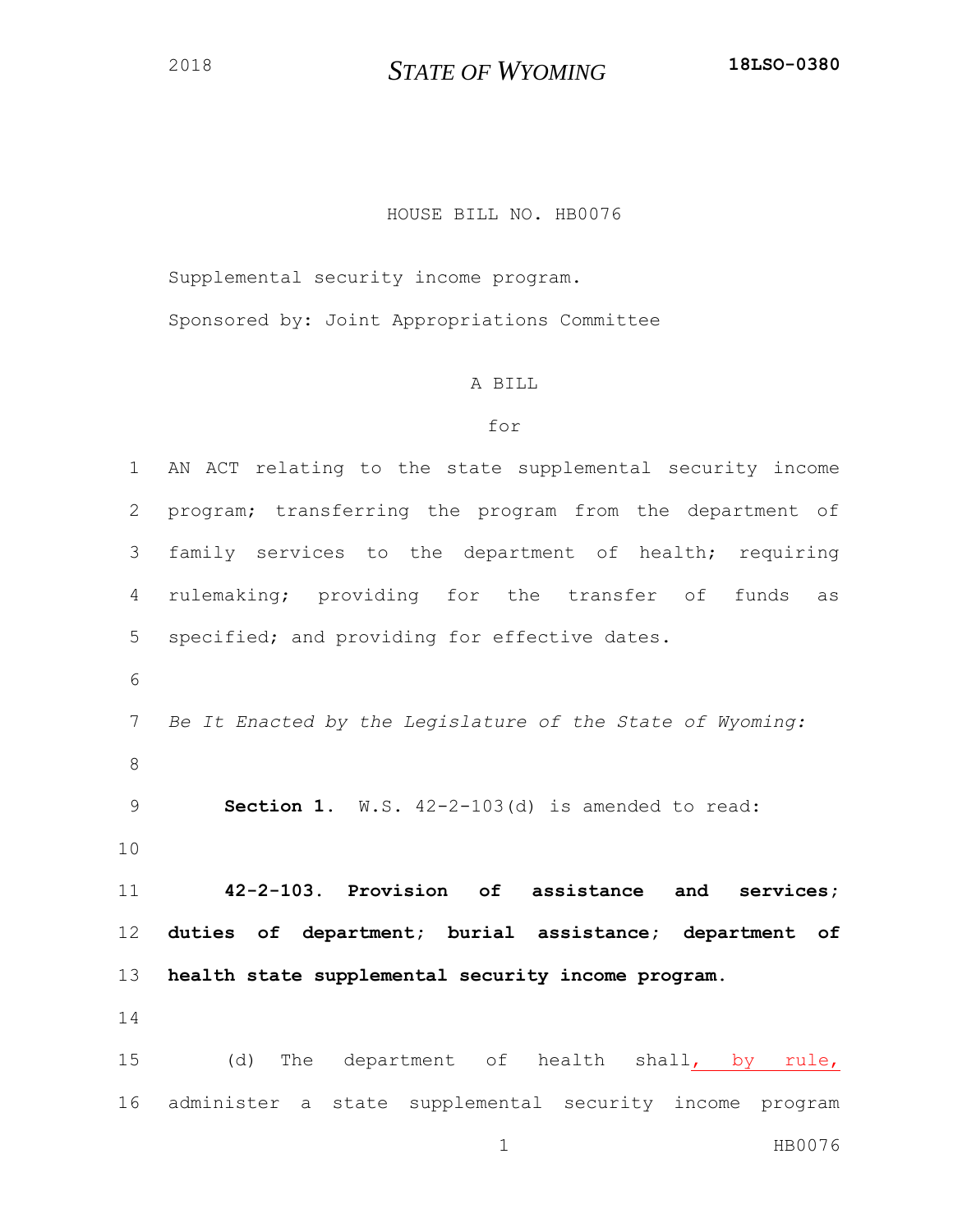entitling any individual receiving payments under the federal supplemental security income program with no other income during any one (1) calendar month, to a payment for each month the condition exists. The monthly payment under this subsection shall be established by the legislature 6 within the department of family service's health's biennial budget appropriation, which shall not be less than the required payment under applicable federal law. Rules promulgated in accordance with this subsection shall include procedures for applying, approving, reviewing and terminating assistance under this subsection. Decisions of the department of health under this subsection regarding entitlement to payments shall be subject to the contested case procedures of the Wyoming Administrative Procedure Act.

 **Section 2.** The department of health shall promulgate rules pursuant to W.S. 42-2-103(d), as amended by section 1 of this act, by July 1, 2018.

 **Section 3.** All unexpended, unobligated funds previously appropriated for the state supplemental security income program to the department of family services are